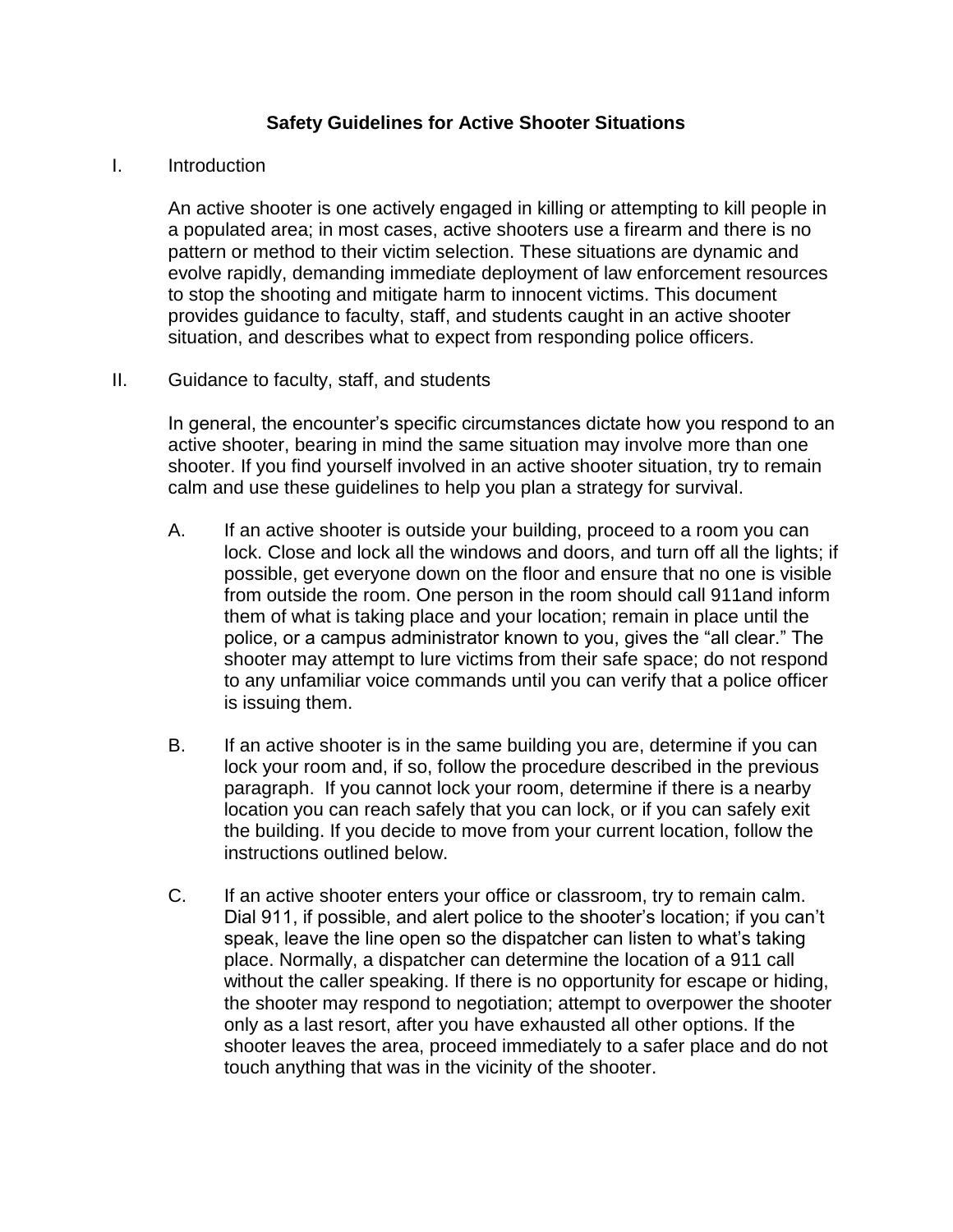No matter what the circumstances, if you decide to flee during an active shooting situation, make sure you have an escape route and plan in mind. Do not attempt to carry anything while fleeing; move quickly, keep your hands visible, and follow the instructions of any police officers you may encounter. Do not attempt to remove injured people; instead, leave wounded victims where they are and notify authorities of their location as soon as possible. Do not try to drive off campus until advised it is safe to do so by police or campus administrators.

III. What to expect from responding police officers

Police officers responding to an active shooter are trained to proceed immediately to an area which shots were last heard; their purpose is to stop the shooting as quickly as possible. The first responding officers will normally deploy in teams of four; they may wear regular patrol uniforms, or external bulletproof vests, Kevlar helmets, and other tactical equipment. They may carry rifles, shotguns, or handguns, and may use pepper spray or tear gas to control the situation. Regardless of how they appear, remain calm, do as the officers tell you, and do not be afraid of them. Put down any bags or packages you may be carrying and keep your hands visible at all times; if you know where the shooter is, tell the officers. The first officers to arrive will not stop to aid injured people; rescue teams composed of other officers and emergency medical personnel will follow the first officers into secured areas to treat and remove injured persons. Keep in mind that after you have escaped to a safer location, the entire area is still a crime scene; police will usually not let anyone leave until the situation is under control and they have identified and questioned all witnesses. Until you are released, remain at whatever assembly point authorities designate.

University Police Department's Response

IV. Upon notification of an active shooter situation all sworn personnel not on an emergency call will respond to the scene. The first officer on scene will make an initial assessment of the situation and immediately relay information to the police 911 communications center. The first officer or dispatch will immediately notify the on-duty supervisor, and if warranted will assemble a contact team. Once the on-duty supervisor arrives on the scene he or she will make another assessment of the situation, and will immediately contact the University Police Department (UPD) command staff and relay pertinent information. If necessary, the on-duty supervisor will set up an incident command post and will function as incident commander unless properly relieved. The senior police officer in charge by way of the communication center will notify the following:

## Command Staff

City of San Marcos Police and Fire Departments